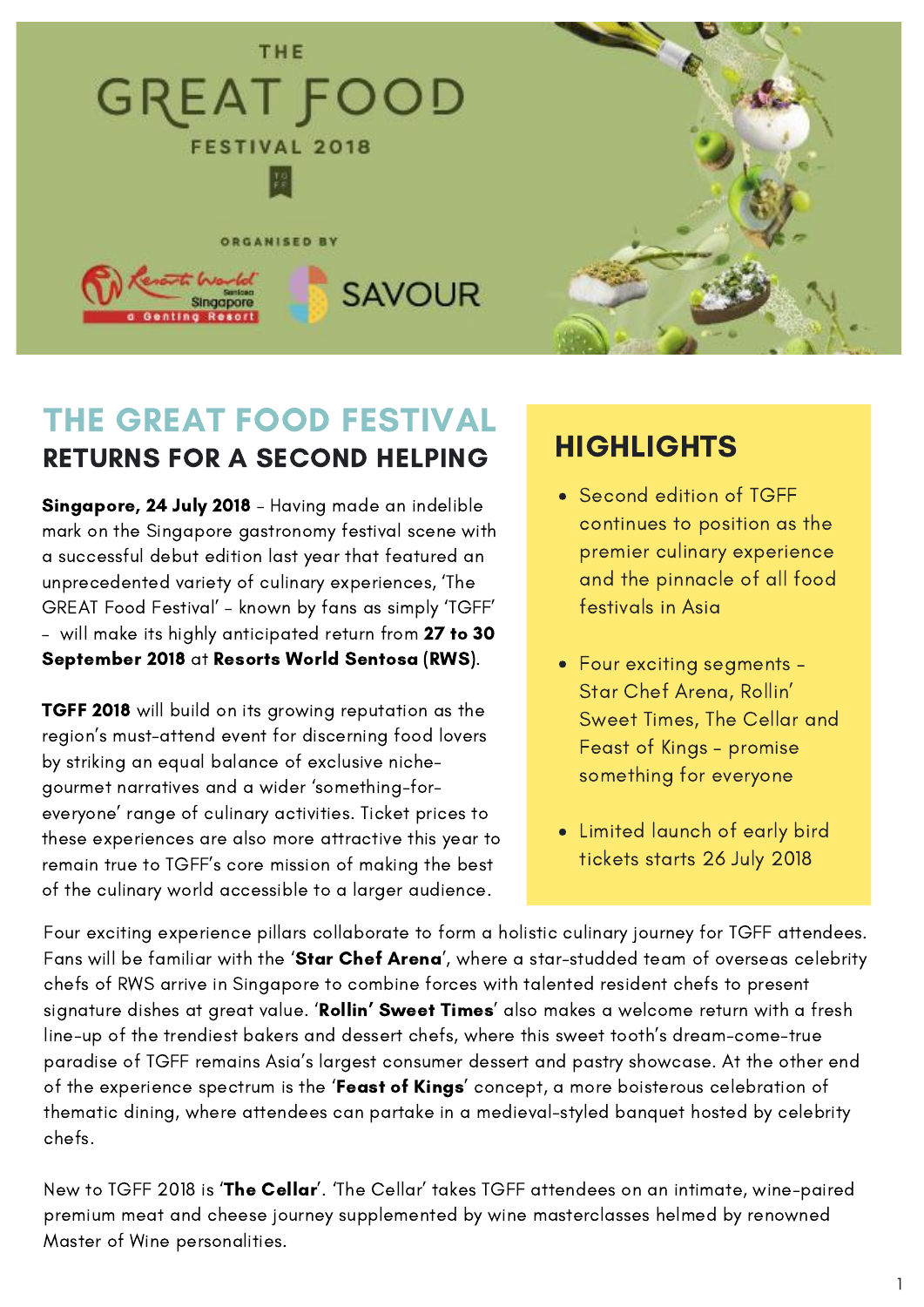# STAR CHEF ARENA HIGHLIGHTS

Celebrity chefs featured at the Star Chef Arena are taking up the TGFF challenge to debut innovative new dishes, while retaining fan favourites. Attendees will not only have over 30 signature and new dishes by awardwinning and Michelin-starred restaurants to choose from, but also the added experience of meeting their favourite chefs in person. TGFF 2018 also sees the debut of the "concept-kitchen", where the festival curates a host of star chefs collaborating to present brand new never-been-seen-before culinary creations.

Mr Yim Choong Hing, Senior Vice President of Hospitality at RWS, says, "Carrying on the success of the inaugural The GREAT Food Festival last year, we are on full momentum to establish this year's TGFF as the pinnacle of all food festivals and the ultimate annual pilgrimage for food lovers in Asia. It will be four days of celebration of the finest cuisine, premium wine and artisanal desserts in a gourmet haven sure to satisfy even the most insatiable of appetites. We welcome everyone to join us in this feast and celebration".

Mr Darren Chen, Executive Director of Savour Events, adds, "The challenge for large-scale events like TGFF is not only in its execution, but also in its relentless requirement to keep innovating in order to satisfy the consumers' unquenchable thirst for new trends and experiences. We are confident that our fans will be satisfied with the new concepts we have developed this year, in addition to bringing back the oldie-but-goodie concepts."

## NEW TO THE 2018 STAR CHEF ARENA

#### Richard van Oostenbrugge:

The progressive Dutch chef who was responsible for the renowned Two Michelin-starred Bord'Eau restaurant and currently the chef and co-owner of the hot new Restaurant 212 in Amsterdam, goes off the innovation charts with a completely unique menu guaranteed to wow in marking his first appearance at TGFF. Dishes not to be missed include 'Foie Gras Seaweed Broth Umeboshi' and 'Scallop with Black Truffle and Fermented Oxtail Jus'.





#### TEPPAN by Chef Yonemura:

The veteran Japanese Michelin-starred Chef Masayasu Yonemura debuts his innovative French-Japanese Teppanyaki concept which will give attendees the opportunity to be the first in the world to sample his proprietary shabushabu concept featuring his exciting 'Wagyu Sirloin Shabu Shabu' dish.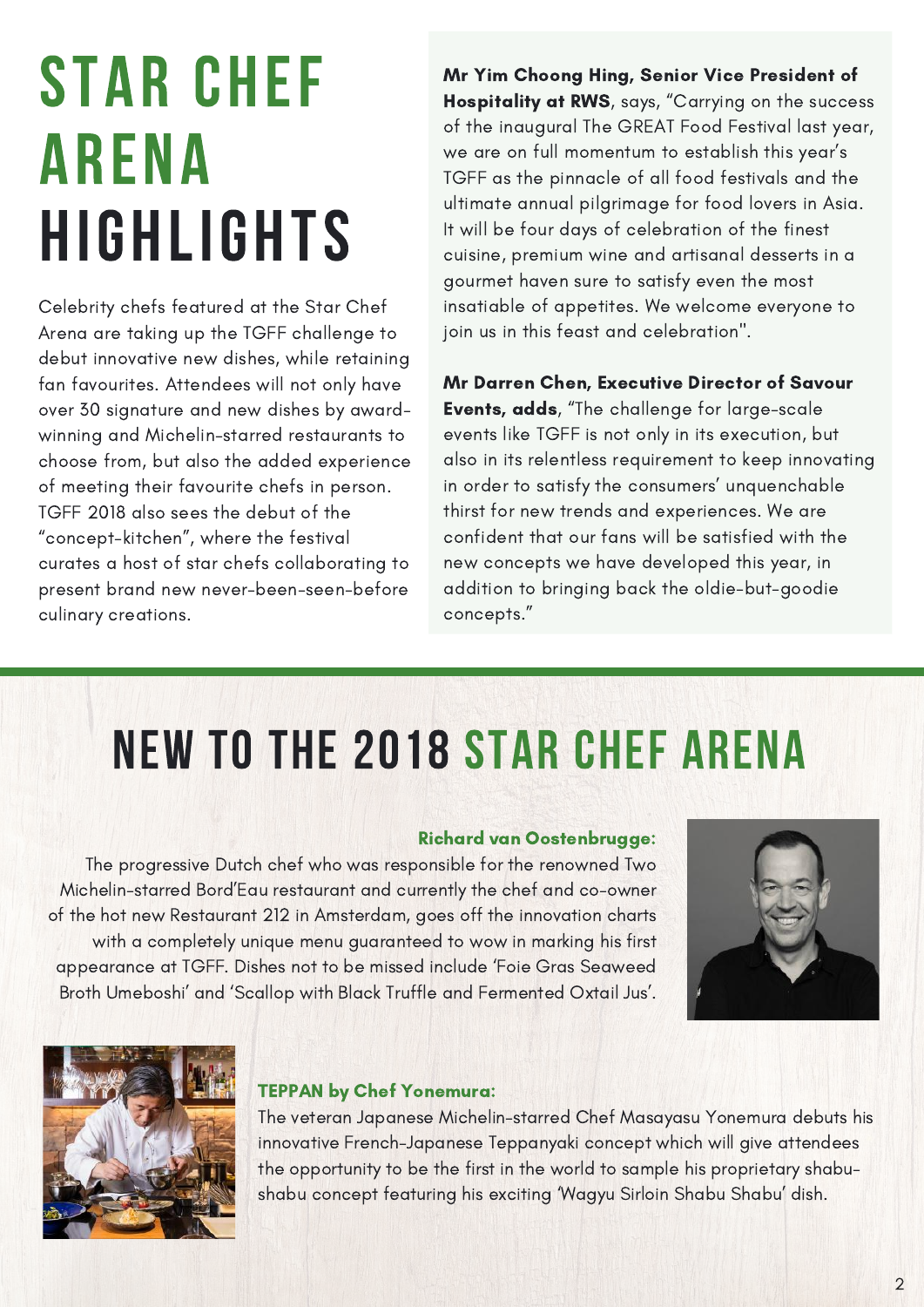



Cat Cora Roberto and Enrico Cerea Scott Webster Sam Leong





- Ocean Restaurant by Cat Cora Cat Cora is the first female Iron Chef on Food Network's Iron Chef America and the first female inducted into the American Academy of Chefs Culinary Hall of Fame
- **Fratelli Trattoria** Celebrity chef brothers Enrico and Roberto Cerea famed for Italian heritage cuisine from the Three Michelin-starred Da Vittorio in Lombardy, Italy
- Osia Steak and Seafood Grill Scott Webster and Douglas Tay, masters behind perfectly grilled premium meats
- Forest森 Sam Leong, one of Singapore's pioneering culinary stars
- **Tangerine** Ian Kittichai, Thai cuisine pioneer and judge on MasterChef Thailand
- Syun Hal Yamashita, award-winning chef who is one of Kobe's most famous exports
- CURATE Benjamin Halat, innovative Chef de Cuisine at CURATE
- **Tung Lok Heen** Susur Lee, Canadian celebrity chef and TV personality





Ian Kittichai Hal Yamashita Benjamin Halat Susur Lee









*(TGFF 2017)*

## TO DEBUT AT STAR CHEF ARENA

Exciting new dishes making their debut at TGFF 2018 include 'Baked Lamb with Peppermint Black Pepper Sauce' (by Forest 森), 'Chilli Crab with Sakura Ebi Spring Onion Pancake' (by Tung Lok Heen), 'Tonno tataki, bagna cauda, crumble di pistachio, Guancia di vitello brasata, vellutata di pastinaca, chips di topinambur' (by Fratelli Trattoria). Returning fan favourites include 'Seared Boneless Beef Short Rib' (by Tangerine); 'Pan Fried Foie Gras' (by Osia Steak and Seafood Grill); and 'Gnocco di Fonduta al Tartufo' (by Fratelli Trattoria).

More exciting international culinary names specially flying in for TGFF will be announced at a later date.

# STAR CHEF ARENA CHEFS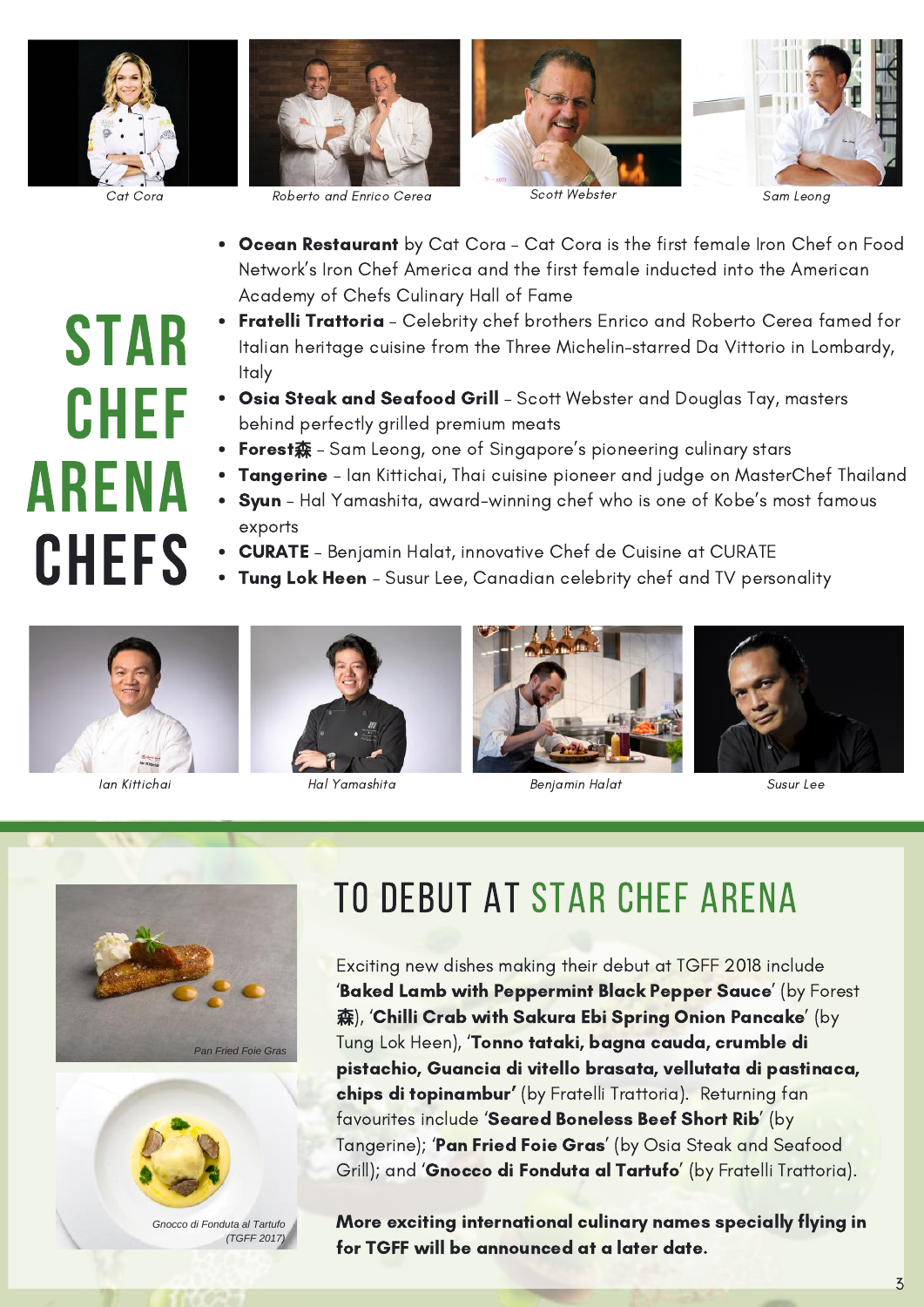# ROLLIN' SWEET TIMES HIGHLIGHTS

### TANQUERAY GIN GARDEN

Adding a new dimension to the widely popular dessert and pastry showcase this year is a custom-built Tanqueray Gin Garden conceptualised by Diageo World Class Bars. This delightful boutique zone will feature the iconic Tanqueray London Dry Gin, Tanqueray No. 10 (the only Gin to be inducted to the San Francisco World Spirits Competition Hall of Fame) and Tanqueray Rangpur, a best-kept secret of the British-Indian tradition, making this first-in-Asia thematic gin bar of over 500 square feet not to be missed by gin aficionados.

## HAPPIPLAYGROUND & NITROGEN LAB

For the young and old who appreciate the sweeter things in life, Rollin' Sweet Times is poised to be a fun, interactive and Instagramworthy playground with a wide range of activities such as HAPPIPLAYGROUND, a fun zone with cute eco-friendly characters from Hong Kong, for the first time as well as the **Nitrogen Lab** where dessert lovers can tune into their creative streak and transform customisable desserts and drinks into various nitrogen-themed creations. Gelato lovers can indulge in the creamiest gelato, a signature by popular Australian N2 Gelato.

## SIGNATURES & SWEET-ENDINGS BY RWS

New to the list, up and coming pastry star Joe **Leong from Forest 森** will present his eclectic take on Chinese traditional-meets-contemporary desserts such as 'Reconstructed Egg Tart' and 'Summer Exotic'. Executive Pastry Chef of RWS Kenny Kong will also be bringing back his signature 'Sparkling Frozen Yoghurt and Chocolate Melt'.

### PHILIP KHOURY (AUSTRALIA)



Renowned Australian Patissier Philip Khoury, whose tart creation won against 30 pastry chefs from all over the world at the Savour Patissier of the Year 2018, will be bringing his award-winning tart to TGFF! Aspiring bakers can learn trade secrets and the magic of baking by signing up for hands-on workshops from the maestro of artisanal tarts. Philip Khoury, who led the R&D at Adriano Zumbo, will conduct his masterclasses here in Singapore for the first time. More details to be released at a later date.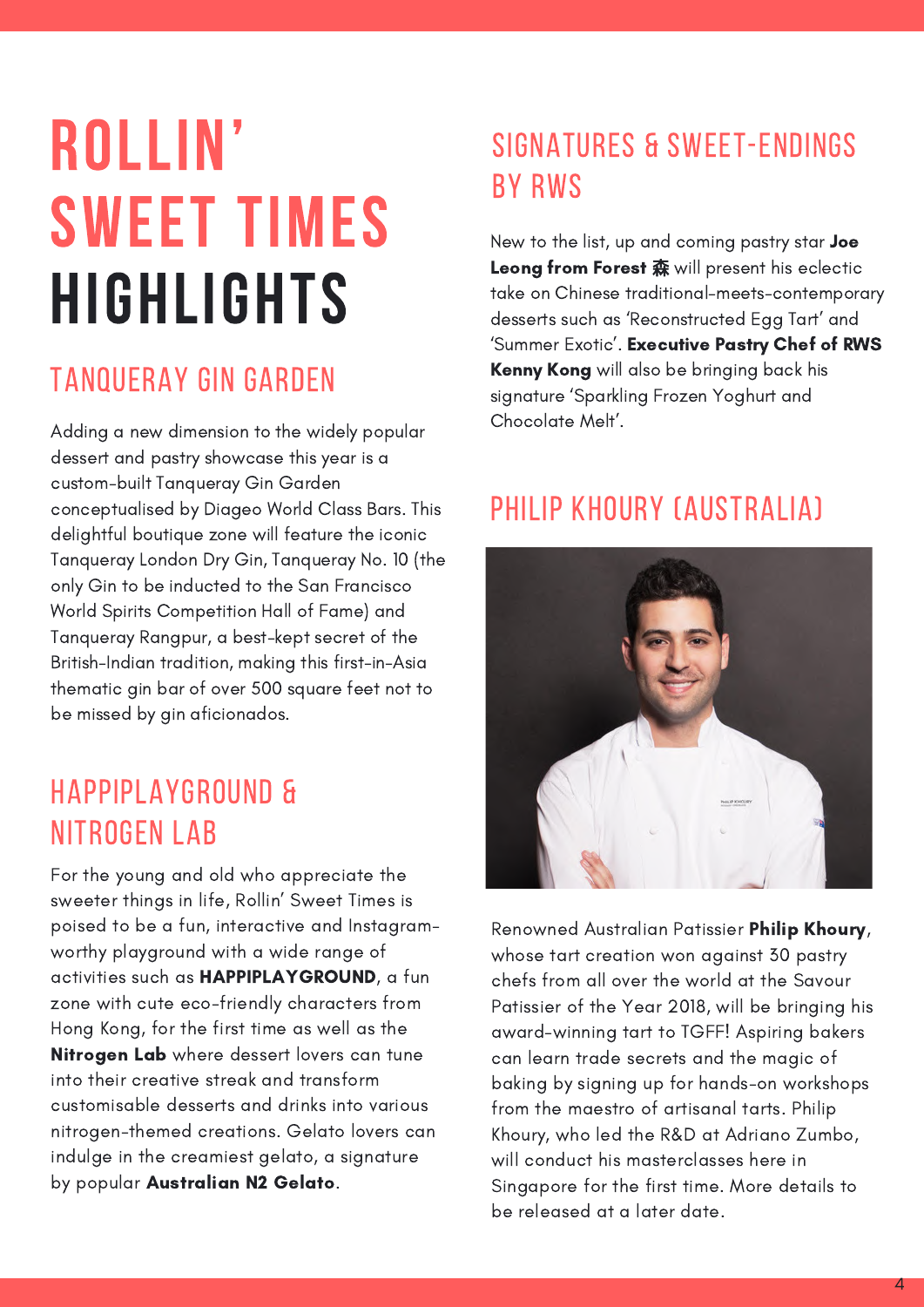## THE CELLAR HIGHLIGHTS

The second edition of TGFF expands with one new thematic zone, specially created for wine connoisseurs.

In collaboration with Octopus Distribution Network and curated by RWS Wine Ambassador, Jeannie Cho Lee, The Cellar features unique wine pairings with the finest cut of meats and cheese from around the world.

Wine connoisseurs can also learn the art of wine appreciation from the renowned Master of Wine herself who was named the 25th most powerful person in wine by Decanter magazine (UK) and listed among the top 60 most influential people in wine by La Revue du Vin (France) in 2015.

#### LIST OF WINES FROM AROUND THE WORLD INCLUDE:

- Spain (Codorniu)
- Chile (Concha Y Toro)
- France (Castel)
- Italy (Zonin)
- USA/AUST & NZ (TWE)
- South Africa (Distell)
- Argentina (Penaflor)

Bringing together the latest culinary trends and the widest array of gastronomical delights created by legends and upcoming culinary stars from here and around the world, TGFF is poised to be the culinary event of the year with something in store for everyone.

Ticket sales will launch on Thursday, 26 July 2018. From 26 July to 13 August 2018, enjoy the early bird promotion at S\$40 (Usual Price: S\$45) for a four-day pass for one person, while a squad bundle of a four-day pass for 4 people is priced at S\$138 (Usual Price: S\$150).

Special promotions privileges apply to RWS Invites Members and Mastercard cardholders. For more information on ticket packages, visit www.tgff.com.sg.

#### For images and more information on participating Chefs, kindly refer to link [HERE.](https://www.dropbox.com/sh/mhxsglvy59zg2tm/AAD_Hov88pNVhyfqd4DcmV2Da?dl=0)

Official Hashtag:

## #TGFF2018

### P R E S S C O N T A C T

Cheryl Khong (Ms) Saffron Communications Email: cheryl@saffron-comm.com

#### Hanan Sanusi (Mr)

Saffron Communications Email: hanan@saffron-comm.com